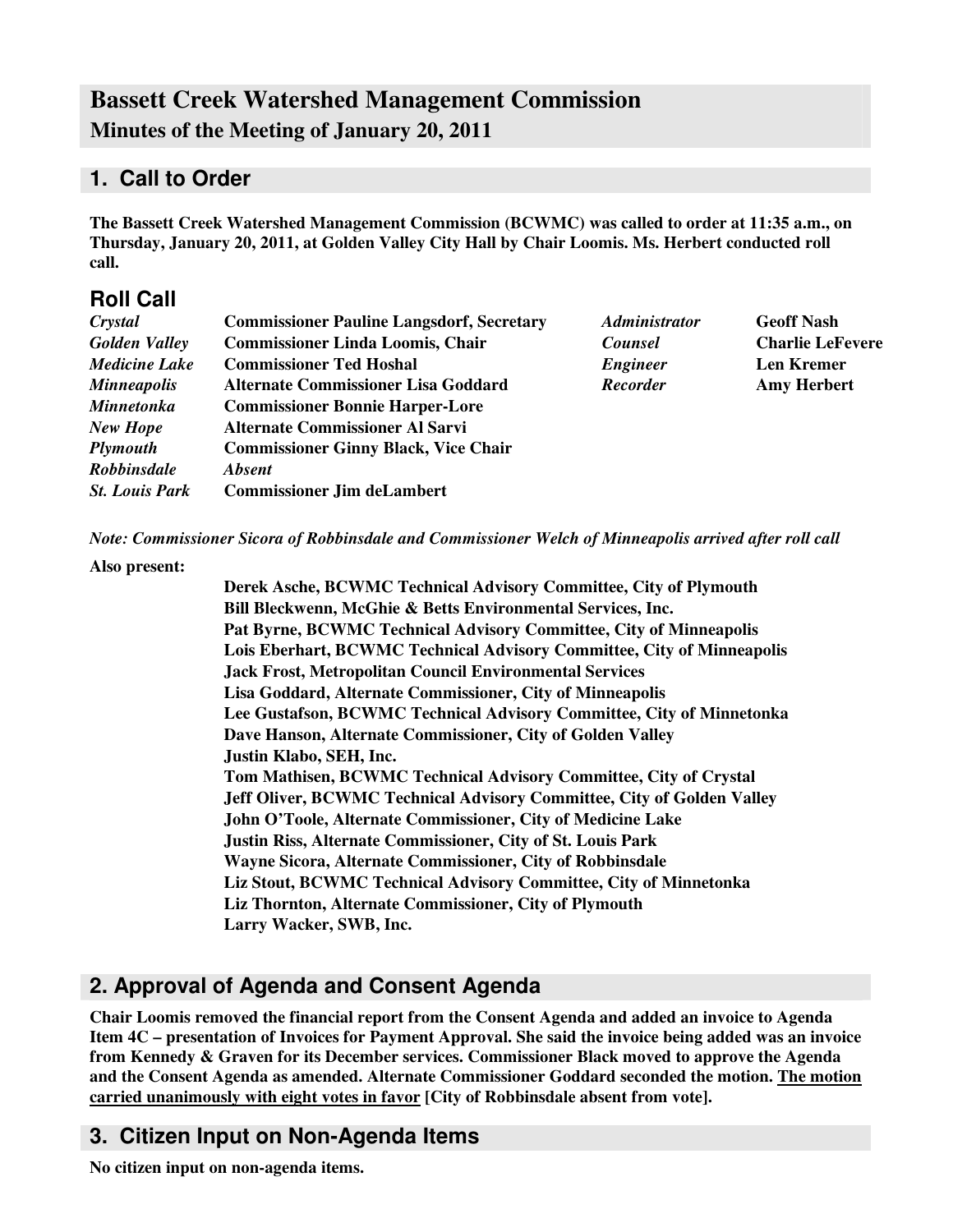### **4. Administration**

- **A. Presentation of the December 16, 2010, BCWMC meeting minutes. The December 16, 2010, meeting minutes were approved under the Consent Agenda.**
- **B. Presentation of the Financial Statement. Chair Loomis requested that the Commission delay its discussion of the financial report until after the Commission's Treasurer, Commissioner Welch, arrived for the meeting. The Commission agreed.**

**The general and construction account balances reported in the January 2011 Financial Report are as follows:**

| <b>Checking Account Balance</b>                      | 471,134.90    |
|------------------------------------------------------|---------------|
| <b>TOTAL GENERAL FUND BALANCE</b>                    | 458,429.92    |
| <b>Construction Account Cash Balance</b>             | 3,186,922.07  |
| Investment due 5/13/2015                             | 508,918.39    |
| TOTAL CONSTRUCTION ACCOUNT BALANCE                   | 3,695,840.46  |
| -Less: Reserved for CIP projects                     | 3,815,469.11  |
| Construction cash/investments available for projects | (119, 628.65) |

**C. Presentation of Invoices for Payment Approval.**

#### **Invoices:**

- **i. Kennedy & Graven – Legal Services through November 30, 2010 - invoice for the amount of \$1,189.20.**
- **ii. Barr Engineering Company – Engineering Services through December 31, 2010 - invoice for the amount of \$40,367.08.**
- **iii. Watershed Consulting, LLC – Geoff Nash Administrator Services through December 31, 2010 – invoice for the amount of \$3,000.00.**
- **iv. Amy Herbert – December Recording Administrator Services - invoice for the amount of \$3,921.27.**
- **v. D'amico Catering – January Meeting Catering - invoice for the amount of \$448.41.**
- **vi. Metropolitan Council Environmental Services – 2010 CAMP Participation invoice for the amount of \$4,150.00.**
- **vii. JASS – BCWMC Portion of WMWA Administrative Costs for 2010 – invoice for the amount of \$2,018.56.**
- **viii. Minneapolis Park and Recreation Board – 2010 WOMP Costs – invoice for the amount of \$1,931.00.**
- **ix. Hennepin County Environmental Services – 2010 River Watch – invoice for the amount of \$2,000.**
- **x. Rice Creek Watershed – 2010 Blue Thumb Membership – invoice for the amount of \$1,000.**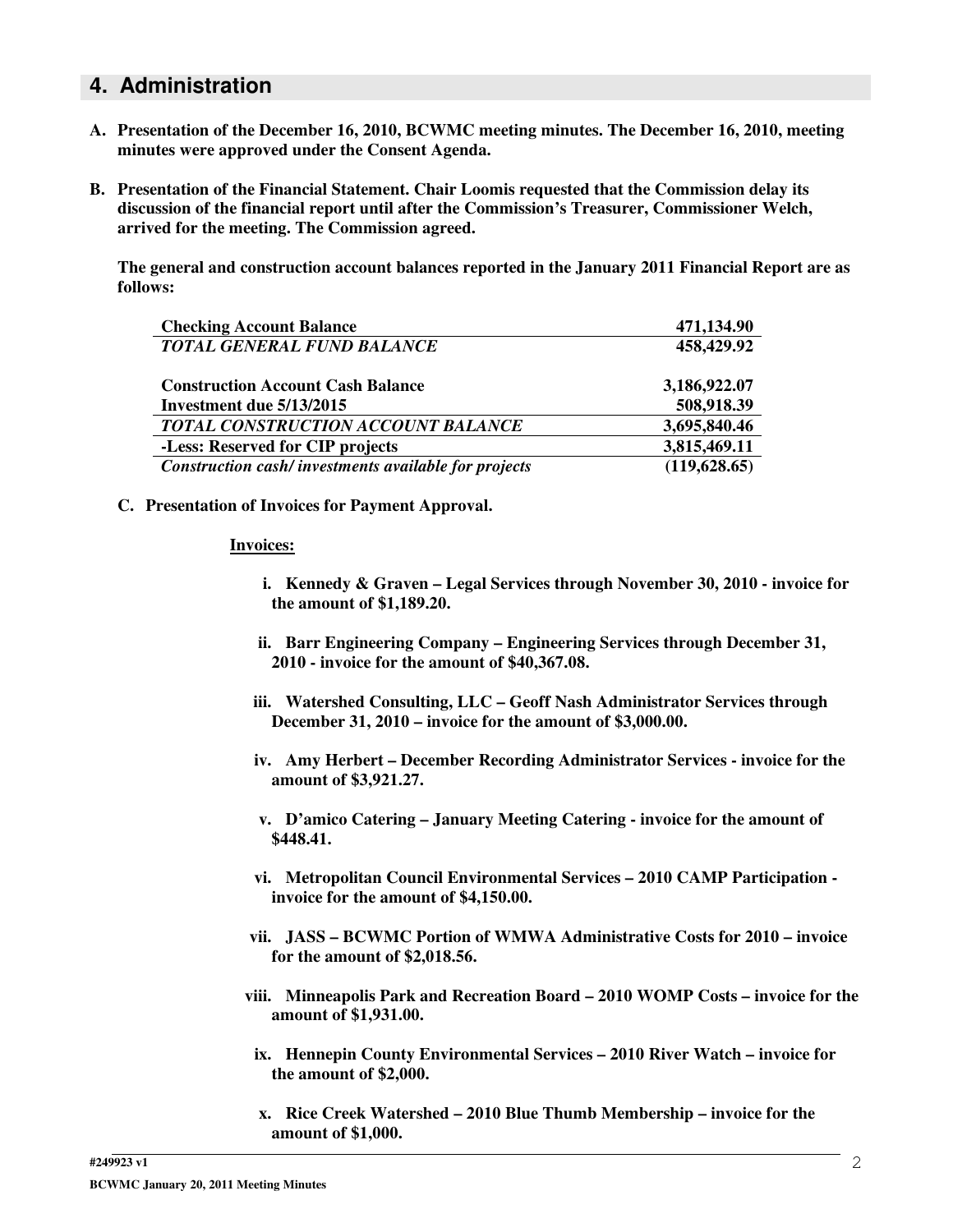- **xi. Prairie Moon Nursery – Education and Outreach – Native Seed Packets - \$269.33.**
- **xii. JASS - Education and Outreach – Printed Labels for Seed Packets – invoice for the amount of \$22.50.**
- **xiii. State Register – Public Communications – Request for Letters of Interest – invoice for the amount of \$69.40.**
- **xiv. CNA Surety – Annual Bond/ Policy – invoice for the amount of \$100.**
- **xv. City of Golden Valley – 2010 Financial Services Fee – invoice for the amount of \$3,000.**
- **xvi. Kennedy & Graven – Legal Services through December 31, 2010 – invoice for the amount of \$908.29.**

**Commissioner Black moved to approve payment of all 16 invoices. Alternate Commissioner Goddard seconded the motion. By call of roll the motion carried unanimously with eight votes in favor [City of Robbinsdale absent from vote].**

- **D. Resolution 11-01 to Appoint the BCWMC's Official Depositories. Chair Loomis stated that Resolution 11-01 appoints the BCWMC's Official Depositories as RBC Dain Rauscher, Wells Fargo, and the 4M Fund. Commissioner deLambert moved approval of Resolution 11-01. Commissioner Black seconded the motion. The motion carried unanimously with eight votes in favor [City of Robbinsdale absent from vote].**
- **E. Resolution 11-02 to Reimburse the BCWMC 2.5% of the 2010 tax levy for the BCWMC's 2010 administrative expenses associated with CIP projects and to approve transfer of the funds from the CIP Account to the Administrative Account. Commissioner Black asked if staff tracks how closely this reimbursement correlates to the actual CIP project administrative expenses. Chair Loomis said that she would need to check with Deputy Treasurer Sue Virnig. Commission Black requested that the Commission discuss at a future meeting the actual amount that the BCWMC spent on CIP administrative expenses in fiscal year 2010 and how it correlates with the 2.5% reimbursement of tax levy funds. Chair Loomis directed Administrator Nash to work with Sue Virnig to determine the amount and to bring it to the Commission at a future meeting. Commissioner Black moved to approve Resolution 11-02. Alternate Commissioner Goddard seconded the motion. The motion carried unanimously with eight votes in favor [City of Robbinsdale absent from vote].**

**[Commissioner Sicora arrives]**

- **F. 2011 Blue Thumb Partners' Agreement. Commissioner Langsdorf provided a summary of the Blue Thumb program. Commissioner Black moved to approve the Commission's participation in the 2011 Blue Thumb program, to fund the Commission's participation at the level budgeted for in the Commission's 2011 budget, to accept and sign the Partner's Agreement, and for the Education Committee to discuss the agreement further and to bring any concerns back to the Commission at a future meeting. Alternate Commissioner Goddard seconded the motion. The motion carried unanimously with nine votes in favor.**
- **G. Approval of Contract with MMKR – Certified Public Accountants – for Annual Audit. Commissioner Black commented that the proposed cost seemed high and she asked if the Commission has gone out** for bids to see if the Commission could get better prices. Chair Loomis said that the Commission has not gone out for bids. She added that MMKR is the firm that conducts the audit for the City of Golden Valley and so the bid is a combined bid for the audit of the Commission and the audit of the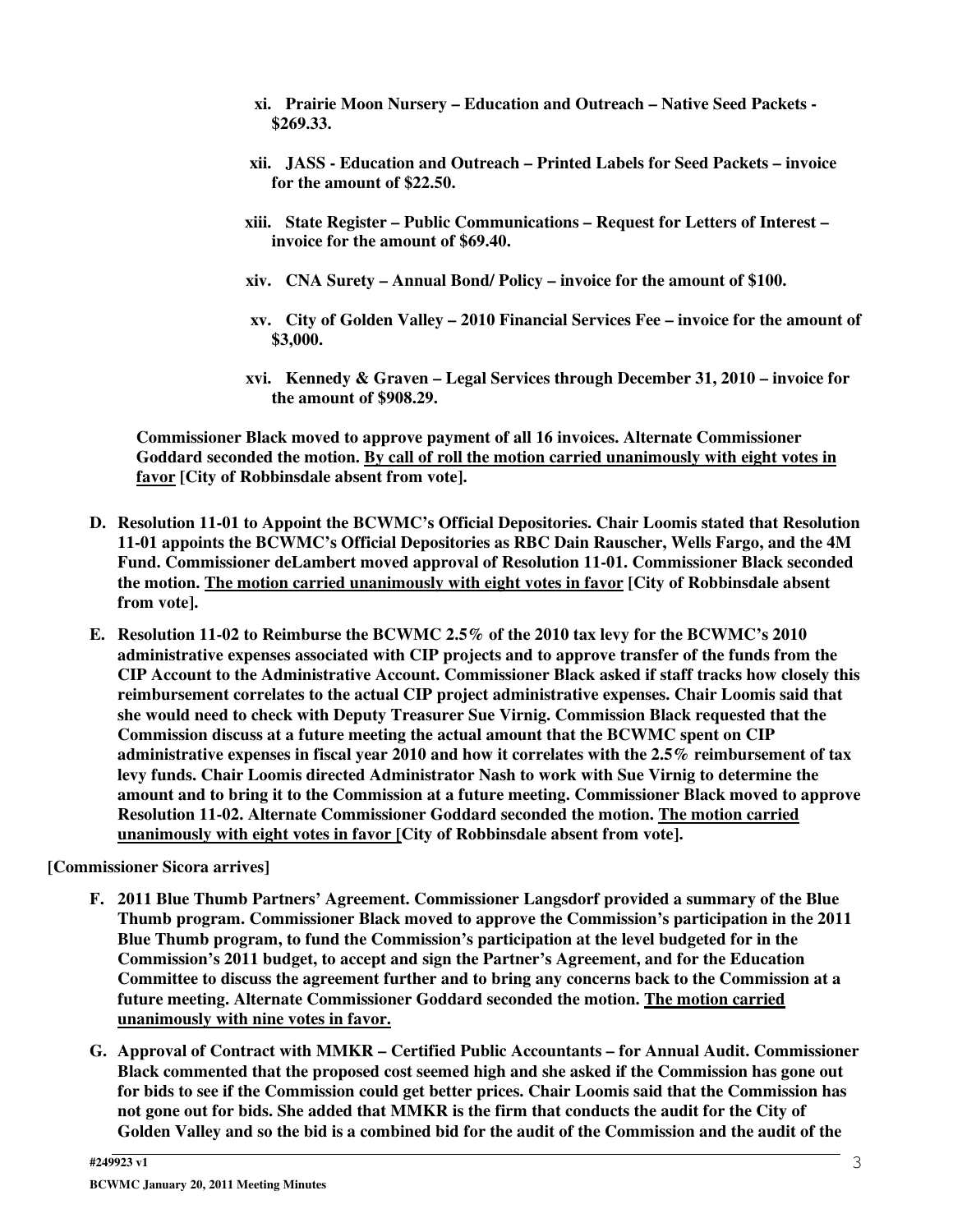**City of Golden Valley, which makes the price cheaper. Commissioner Goddard asked if the Commission is happy with MMKR's performance. Chair Loomis said that the City of Golden Valley is happy with MMKR's services. Commissioner Black moved for the Commission to accept the contract with MMKR for the audit. Commissioner Harper-Lore seconded the motion. The motion carried unanimously with nine votes in favor.**

**H. Education & Outreach Committee: Request to Participate in 2011 WMWA Costs for Seminars and Consideration of WMWA invoice for 2011 seminars. Discussion of this item was delayed to later in the agenda after Commissioner Welch arrived.**

### **5. New Business**

- **A. Letters of Interest for Legal and Engineering and Technical Services. Commissioner Black moved to direct the BCWMC's Administrative Services Committee to review the nine proposals with input from the Technical Advisory Committee on the technical aspects of the proposals. Alternate Commissioner Goddard seconded the motion. The motion carried unanimously with nine votes in favor.**
- **B. Wirth Lake 2010 Improvements. Mr. Kremer stated that there were several people in attendance from the Minneapolis Park and Recreation Board's consultant team for the project. Larry Wacker of SWB, Inc., the project manager, introduced himself as did Mr. Bill Bleckwenn, wetland consultant from McGhie and Betts Environmental Services, Inc., and Mr. Justin Klabo of SEH's Water Resources Division. Mr. Kremer described the improvements that are being proposed by the Wirth Lake Site Improvement Master Plan. He explained that the proposed improvements to be constructed in 2011, as detailed in the January 12 th Engineer's memo from Barr Engineering, include:**
	- **Beach parking lot reconstruction**
	- **Bituminous and concrete paths**
	- **Boardwalks on helical piers**
	- **Bituminous access drive and ADA parking at the existing pavilion**
	- **Addition of sand within the Wirth Beach swim area**
	- **Wetland replacement west of the existing beach parking lot**
	- **Bio-retention basin for treatment of stormwater runoff upstream of the wetland; and,**
	- **Wet pond for treatment of Highway 55 runoff.**

**He noted that other improvements would be constructed in 2012 and 2013. Mr. Kremer reported that the improvements proposed for construction in 2011 would result in an increase in impervious surface of 0.98 acres and the total proposed project construction would add 4.23 acres of impervious surface. He explained that a variety of BMPs (best management practices) are proposed to mitigate for the proposed increase in impervious surface. He said the proposed BMPs for the entire master plan include two bioretention basins, a wet pond, and pervious pavers and that one of the bioretention basins would be constructed in a subsequent phase.**

Mr. Kremer said that there is a current total phosphorus load to the watershed in this site of 12.3 **pounds and the increase in phosphorus load due to the construction of the entire project would raise that amount to 14.9 pounds. He stated that all of the proposed BMPS with this project would remove over 20 pounds of phosphorus, which is a significant increase over the required removal amount.**

**Mr. Kremer reminded the Commission that one of the ponds being proposed in this project was proposed to be constructed by the Commission about four years ago. He explained that although the project was approved by the Commission, the various parties involved couldn't work out a maintenance agreement and so the project was never constructed.**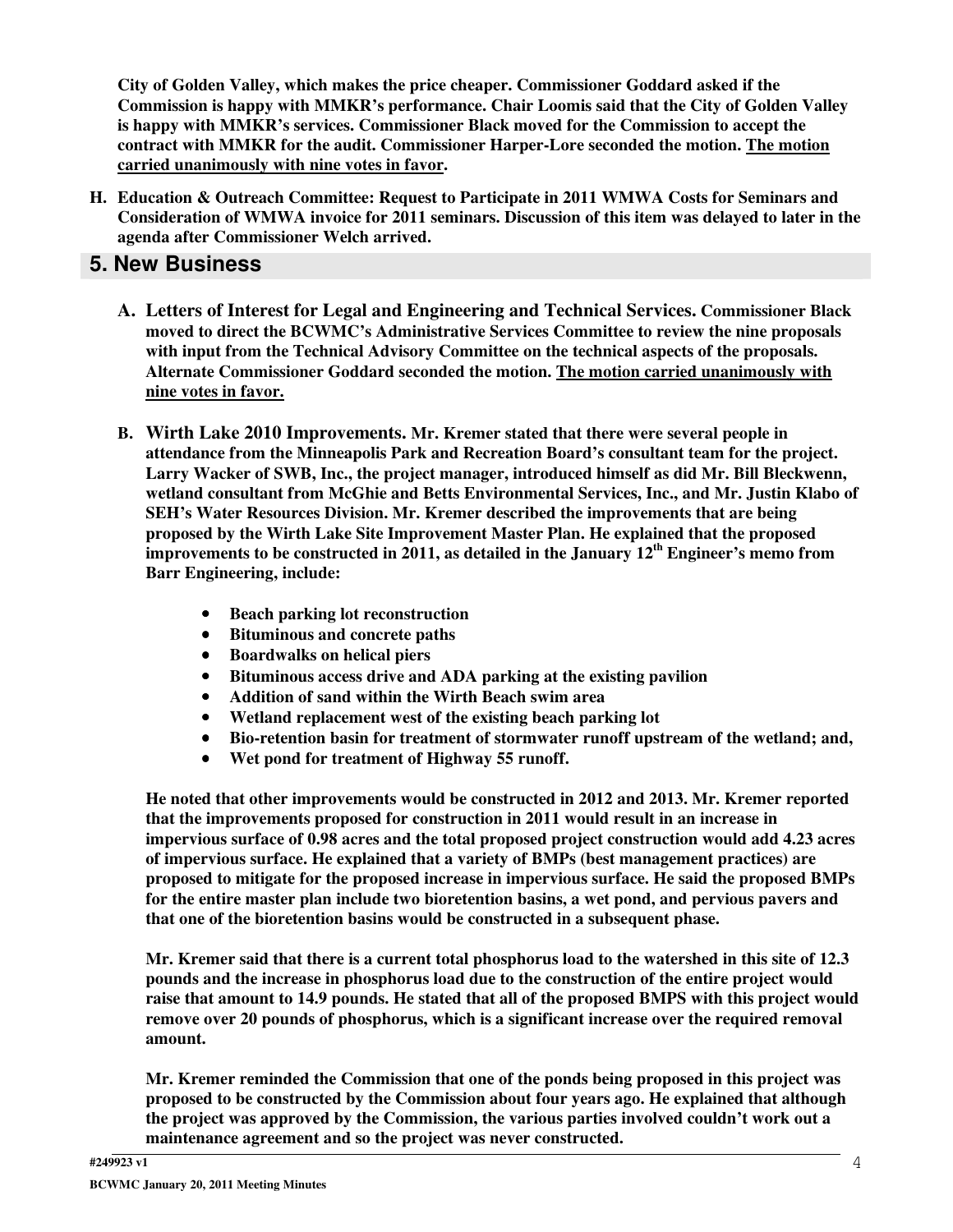**Mr. Kremer noted that the Commission Engineer included a number of conditions in the memo for the meeting packet about the Wirth Lake 2010 Improvements. He explained that subsequent to the creation of the memo the project team had met all of the conditions except the one regarding preparing a maintenance agreement with the City of Golden Valley for the wet pond, bioretention basin and pervious pavers. Mr. Kremer said that the Commission Engineer recommends approval of the project with the condition that a maintenance agreement be developed and the final plans are submitted to the Commission for final review.**

**Mr. Oliver added that the City of Golden Valley is drafting a maintenance agreement and will be meeting with the Minneapolis Park and Recreation Board to discuss it. Commissioner Harper-Lore asked about Mn/DOT's role. Mr. Kremer said that when the Commission was considering constructing the wet pond four or so years ago and had asked for Mn/DOT's participation Mn/DOT had offered a recommendation that the Commission apply to its grant program. He said that the Commission did apply but did not receive the grant. Mr. Kremer said that Mn/DOT's issue over maintenance is that Mn/DOT doesn't want to leave its property and the pond wasn't going to be constructed on its property. Mr. Oliver remarked that the cost to obtain permanent easements is too high.**

**Commissioner Black moved to approve the project on the condition of the development of a maintenance agreement. Commissioner Harper-Lore seconded the motion. Chair Loomis mentioned that in a phone call with Commission Engineer Jim Herbert he had mentioned a concern about a potential impact on the floodplain that should be reviewed by the City. Mr. Kremer replied that the Commission doesn't regulate the floodplain in the area of the phase I of** the project but there is a chance that the parts of the project proposed to be constructed in 2012 **and 2013 may require floodplain mitigation.**

**Mr. Kremer asked Mr. Bleckwenn if the design for those parts of the project is developed enough yet to determine potential impact on the floodplain. Mr. Bleckwenn responded that they are still** looking at design options but that they would try to avoid a design that would require fill in the **floodplain. Mr. Kremer remarked that the other condition the Commission Engineer recommends besides the development of a maintenance agreement is that the final plans be submitted to the Commission. Commissioner Black made a friendly amendment to her motion to add that the final project plans be submitted to the Commission. Commissioner Harper-Lore approved the friendly amendment. The motion carried unanimously with nine votes in favor.**

### **6. Old Business**

#### **A. TAC Recommendations**

**i. Capital Improvement Plan (CIP ) Project Modification Recommendations. Administrator Nash reported that the TAC reviewed the Commission's CIP table that was revised December 30, 2010, and reviewed the projects that the cities requested be added to the Commission's CIP. He summarized the four projects that the TAC recommends that the Commission add to its CIP for 2012 and the one project that the TAC recommends the Commission add for 2013. Administrator Nash stated that the estimated project costs for the four 2012 projects total \$835,000. He reported that the estimated cost for the 2013 project is \$196,000.**

**Administrator Nash described the recommended projects, including:**

- **2012 - The Wirth Lake outlet structure with a project cost of \$250,000 minus the \$75,000 Clean Water Legacy Grant for the project by BWSR, for a total Commission cost of \$175,000.**
- **2012 - The Main Stem Channel Restoration project with a project cost of \$600,000.**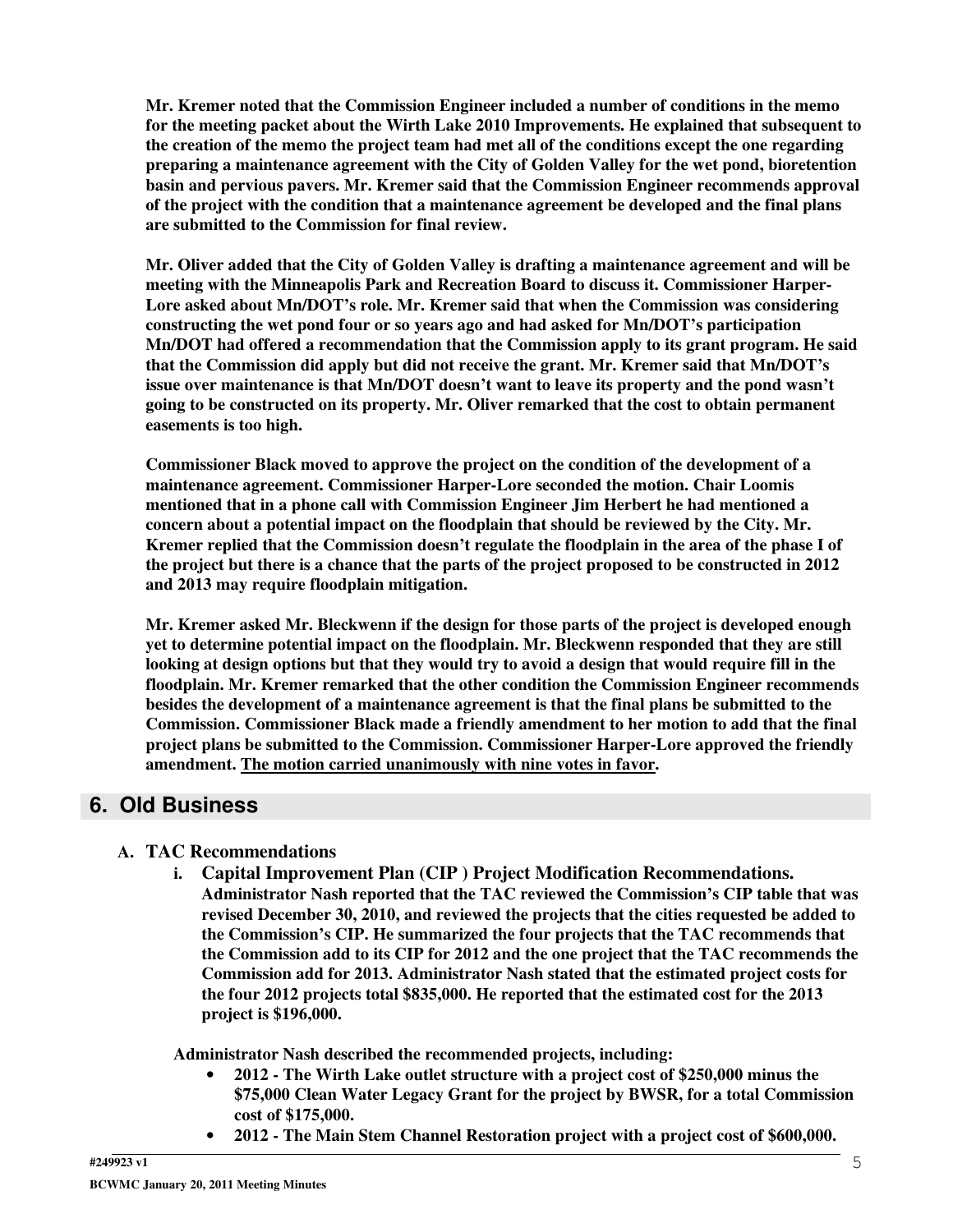- **2012 - The Sweeney Lake outlet project in Golden Valley. The feasibility study would be conducted in 2012 at a cost of \$10,000 and the entire cost of the project would be approximately \$250,000.**
- **2012 - The Schaper Pond project feasibility study at a cost of approximately \$50,000. The full scope or project cost estimate of the project have not been determined.**
- **2013 – The Lakeview Pond project in Golden Valley, with a project cost of \$196,000.**

**Administrator Nash said that the TAC also recommended that the Commission develop and adopt a process for incorporating projects identified in the TMDL studies into the CIP.**

**He said that the TAC will continue this discussion at the February meeting. Administrator Nash said that Chair Loomis directed him to work with Barr Engineering to identify which of the proposed 2012 - 2013 CIP projects would most likely qualify for BWSR grants and to bring that information in front of the Commission. Mr. Gustafson mentioned that the TAC did not have time to discuss the CIP beyond 2013. He said that the TAC needs to discuss and reach an agreement about the definition of the trunk system to help the TAC make decisions about future CIP projects.**

- **ii. Recommendation for BCWMC Representative on MPCA's Twin Cities Metropolitan Area Chloride Project. Administrator Nash announced that the TAC nominated Derek Asche to be the Commission's representative to the MPCA's group and is asking for the Commission's approval of that nomination.**
- **iii. Status of Hydrologic and Water Quality Monitoring from Barr. Administrator Nash said that the TAC did not have time to discuss the two memos prepared for the TAC by Barr regarding cost estimates for hydrologic and water quality models and they will be discussed at the next TAC meeting.**
- **iv. Administrator Nash stated that the February 3 rd TAC meeting will be rescheduled due to a conflict on that date for several TAC members. Chair Loomis added that the Commission needs a volunteer liaison for the TAC's February meeting. Commissioner Black said that she would like to attend if she can and to update her on the meeting date.**

**[Commissioner Welch arrived]**

**Commissioner Black moved to approve the four projects recommended by the TAC. Commissioner Harper-Lore seconded the motion. Commissioner Black amended her motion to approve the five projects recommended by the TAC. Commissioner Harper-Lore approved the friendly amendment. Commissioner Black asked for staff to comment or to prepare for a Commission discussion on the idea of using reserve construction funds for the two feasibility studies instead of levying for the costs of the studies. Mr. Kremer said that typically feasibility studies use construction funds that the Commission raises through the ad valorem tax request to the County. Commissioner Black asked staff to prepare information for a discussion of using reserve construction funds for the feasibility studies instead of being reimbursed for those costs** and for staff to bring the information in front of the Commission the next time the projects are on **the Commission's agenda. The motion carried unanimously with nine votes in favor.**

**[Commissioner Welch took over as Acting Commissioner for the City of Minneapolis]**

**Commissioner Black moved to approve Derek Asche as the BCWMC's representative to the MPCA's Twin Cities Metropolitan Area Chloride Project. Commissioner deLambert seconded the motion. The motion carried unanimously with nine votes in favor.**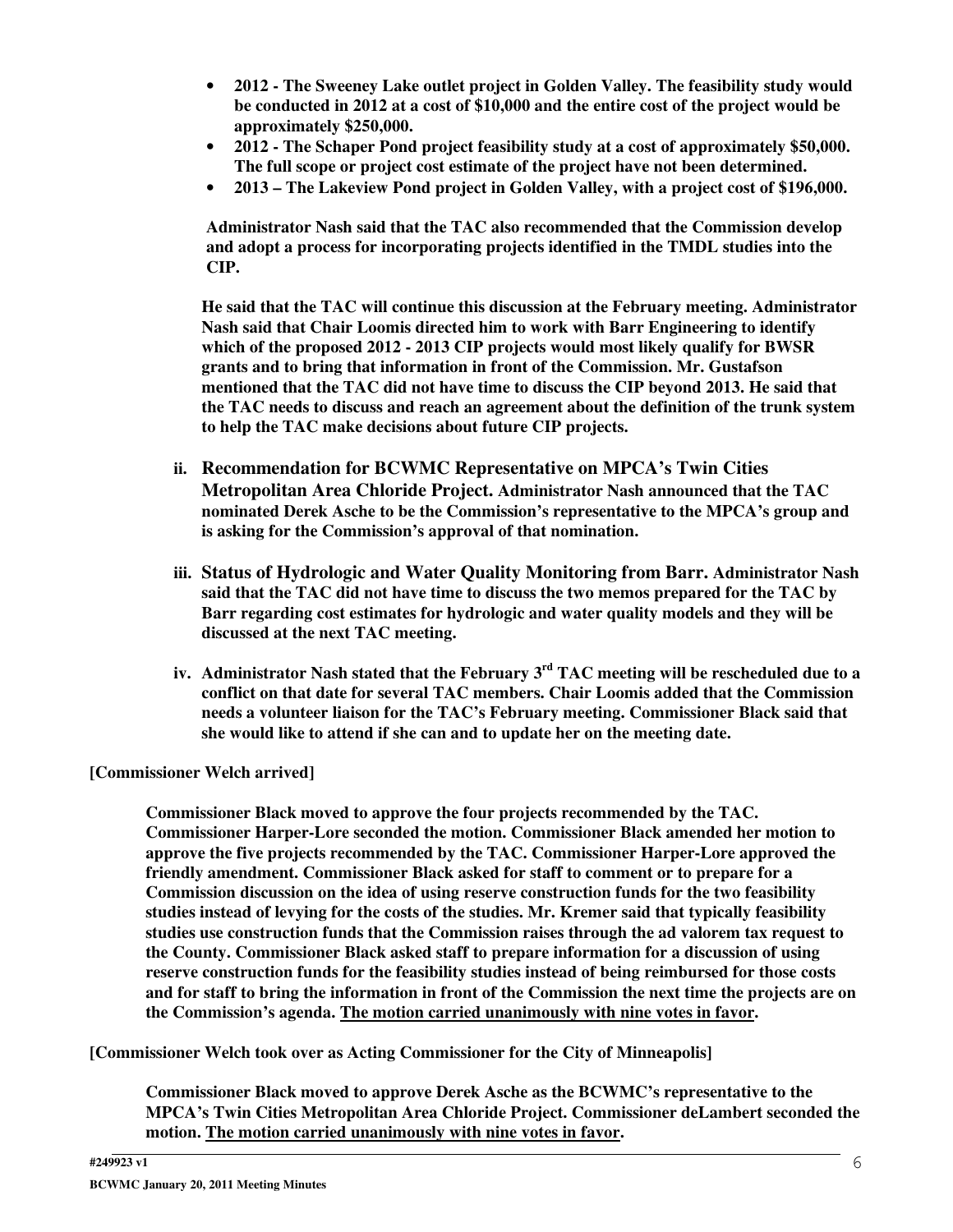**Commissioner Welch moved for staff to assess the need for a major or minor plan amendment and to initiate the processes for the five projects the Commission has added to its CIP. Commissioner Black seconded the motion. Mr. Kremer requested the Commission's approval for the Commission Engineer to discuss with Counsel whether the Sweeney Lake Outlet structure project would require a plan amendment because it is a flood control maintenance project and could be paid for out of Long-Term Maintenance Fund. Mr. Kremer said that the TAC's intention regarding the recommendation to the Commission to move forward with the Sweeney Lake Outlet Structure project was to fund the project through the Long-Term Maintenance Fund. Commissioner Welch said that staff will come back to the Commission next month with an analysis of what plan amendments will be needed. The motion carries unanimously with nine votes in favor.**

# **4. Administration (Continued)**

**B. Presentation of the Financial Statement. Chair Loomis announced that the Commission had received information from the Commission Engineer regarding the status of the 2010 Engineering Budget. She said the Commission Engineer is requesting the Commission's approval to exceed the 2010 Engineering Budget so it can complete any necessary January work and prepare for the next TAC meeting. Mr. Kremer went through a list of items that were directed to the Commission Engineer that had not been anticipated at the time of setting the 2010 budget. The Commission discussed the status of the fiscal year 2010 budget. Chair Loomis mentioned that the Commission carries a fund balance with a year or a half year's worth of operating costs.**

**Commissioner Black commented that the Commission will want to discuss its practices on tracking its budget and perhaps it would be part of the policy manual discussion. Mr. Kremer stated that there may be some accounting details that need to be identified and worked out with Sue Virnig so that the Commission Engineer's work on CIP projects and the Twins Stadium project are charged and allocated correctly and are reflected correctly in the financial report.**

**Commissioner Sicora moved for the staff to adjust the financial report to properly reflect the Twins Stadium and CIP project work and for the Commission to just adjust the budget as needed to in order to accurately reflect the costs expended in fiscal year 2010. Commissioner Welch seconded the motion and added that he thinks the Administrator needs to coordinate things as efficiently as possible to be very clear about what the Commission needs to do and any possible effects on the 2011 budget. Commissioner Welch said that Barr Engineering had proposed to delay its billing for work conducted in January until February. Mr. Kremer said that the proposal** may not be acceptable to the auditors and added that he thinks that if the Twins Stadium and the **CIP project work is reviewed and allocated correctly in the financial report then the Engineering budget will come in very close to the budget set by the Commission.**

**Mr. LeFevere commented that the Commission's budget is a working document and that all of the line items will likely be either under or over the budget for those items. He said that the Commission often makes decisions about which budget line to take funds from and the Commission may not be making clear footnotes about those decisions. Mr. LeFevere commented that the Commission's budget philosophy lately has been to eliminate contingency budget lines and instead to use the reserve fund for unanticipated expenses. He said that if the Commission uses reserve funds then the Commission would have a decision to make on whether it would replenish the reserve fund.**

**Commissioner Sicora said that the exercise that the Commission should take is for it to do an** adjustment at the end of the year so that it has an accurate picture of its fiscal year 2010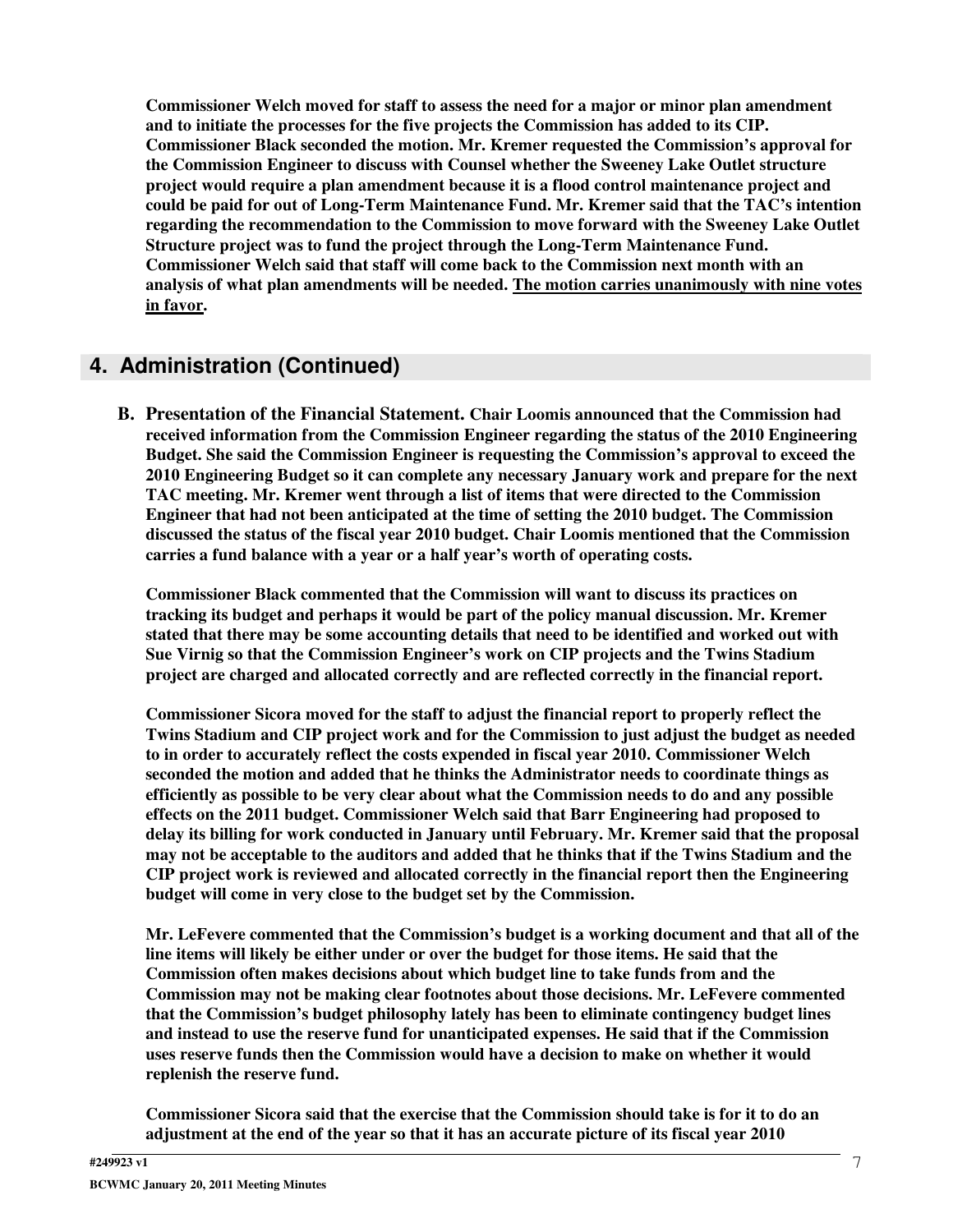**expenditures. Commissioner deLambert asked for the motion to be repeated. Ms. Herbert recapped the Commission's discussion and added that the Commission hasn't made a clear decision on how to amend Commissioner Sicora's motion. Commissioner Sicora withdrew his motion.**

**Commissioner Welch moved to authorize the Commission Engineer to complete the work that** needs to be completed in the month of January and to delay any work that can be delayed until **after January. Commissioner Black seconded the motion. The motion carried unanimously with nine votes in favor.**

**Commissioner Black moved to receive and file the financial report. Commissioner Welch seconded the motion. The motion carried unanimously with nine votes in favor.**

**[Commissioner Harper-Lore departed the meeting.]**

**H. Education and Outreach Committee Request to Participate in 2011 West Metro Watershed Alliance Seminars. Commissioner Langsdorf remarked that in 2010 the Commission paid for both the 2009 and the 2010 costs for participating in River Watch, so the Commission paid \$2,000 more than it had budgeted for its Watershed Education Partnerships. Commissioner Langsdorf also noted that the Commission extended its contract with Meadowbrook Elementary for the education grant until May 2011 and it will be responsible for paying that grant out of the Commission's 2011 budget.**

**Commissioner Langsdorf summarized the seminars being proposed by the West Metro Watershed Alliance (WMWA). She stated that the BCWMC's portion of the costs to participate in the workshops would amount to approximately \$2,969.50. Commissioner Langsdorf explained that the \$2,969.50 cost was not included in the Commission's 2011 Education budget and that the Education Committee is requesting that the Commission decide whether it will participate in the seminars at the cost of \$2,969.50. She said that the Education Committee did not use all of the 2010 Education budget and that the Committee would like the Commission to use those leftover 2010 Education funds to fund the WMWA seminar costs. Chair Loomis said that the unused education budget from 2010 would go into the Commission's reserve and the WMWA costs could be paid from the reserve and the Commission wouldn't need to adjust the budget and instead would just authorize the Deputy Treasurer to pay it.**

**The Commission discussed the invoice submitted by WMWA for the seminars and whether the Commission would want to pay it now before the work on the seminars is done or if the Commission would want to be invoiced after the services have been rendered. Commissioner Langsdorf said what she needs is authorization by the Commission to pay for its portion of the costs of the seminars. Commissioner Welch said he thinks the Commission needs an amendment to its contract with WMWA. Commissioner Black responded that she didn't see that an amendment is necessary. She moved for the Commission to approve its commitment to the WMWA workshops in the amount of \$2,969.50 and to pay for the services as they are performed. Alternate Commissioner Sarvi seconded the motion. The motion carried unanimously with eight votes in favor [City of Minnetonka absent from vote].**

**Chair Loomis mentioned that she had been asked to bring an idea to the Commission for its consideration for its 2012 budget, which is the idea of using BCWMC Education funds to fund commissioner education.**

# **6. Old Business (Continued)**

**B. BCWMC Comments on Mn/DOT's Environmental Assessment/ EA Worksheet for its**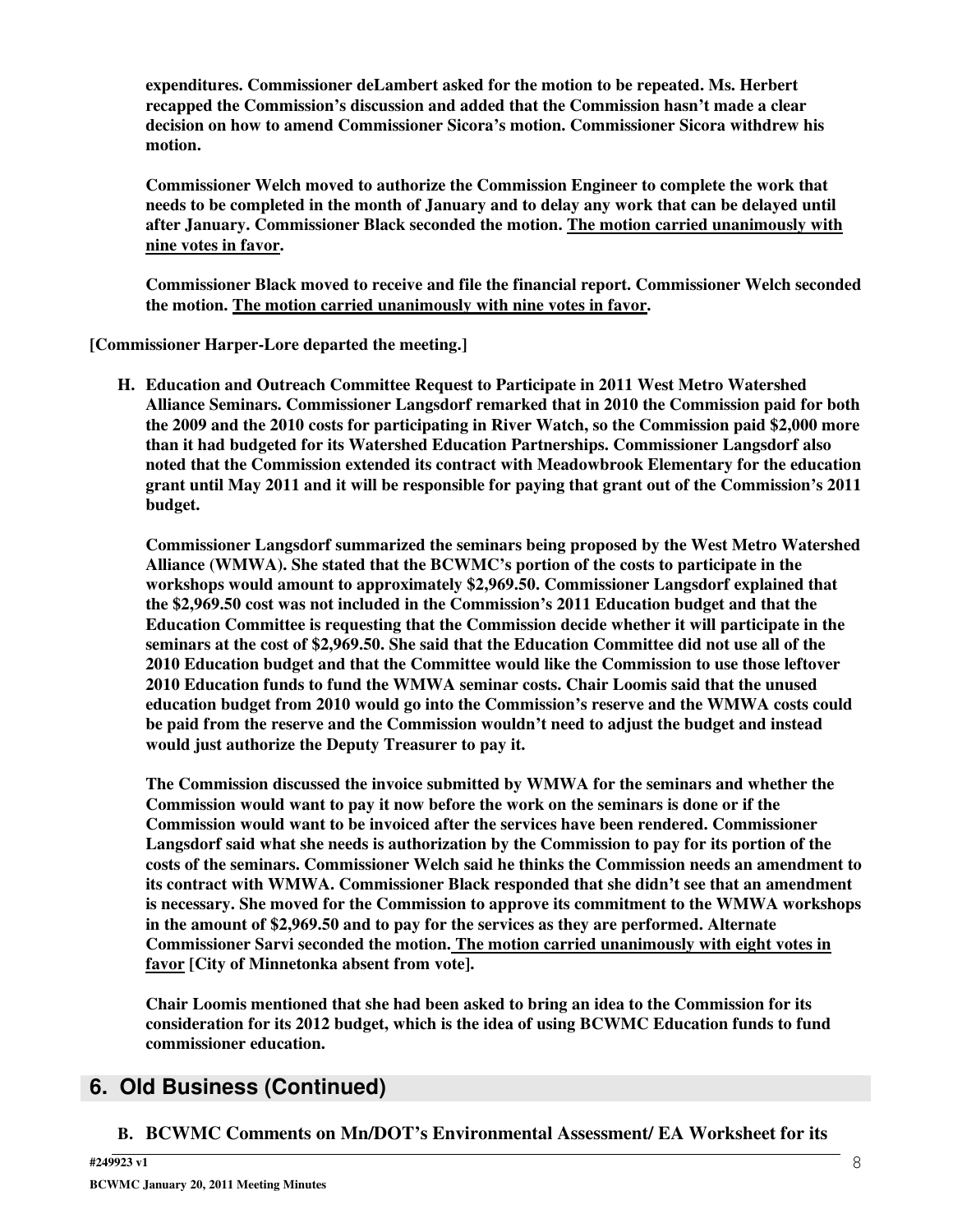**Interstate 494 Expansion Project in Minnetonka, Plymouth, & Maple Grove. Mr. Kremer summarized the project and explained that it would result in an increase of 13.9 acres of impervious surface in the Bassett Creek Watershed. He explained that the Commission's policy for corridors of this type is pretty similar to what Mn/DOT is proposing. Mr. Kremer said that the Commission's policy says that the Commission realizes how difficult it is to integrate BMPs along transportation corridors because of the need for right-of-ways. He said that the Commission's policy states that the Commission will work with the entity proposing the corridor to address the water quality issues to the maximum extent possible.**

**Mr. Kremer reported that the draft Medicine Lake TMDL states that Mn/DOT's phosphorus reduction in the watershed will be 26 pounds out of the total reduction of 1,287 pounds. Mr. Kremer reminded the Commission that when it had asked Mn/DOT for participation in water quality measures Mn/DOT responded that it can only participate when it is building a highway. He recommended that the Commission send comments back to Mn/DOT asking that in light of the TMDL that Mn/DOT work to achieve as much of that 26 pounds reduction of phosphorus that it can as part of this corridor project.**

**Commissioner Sicora commented that he attended the public meeting on this project and that he was disappointed that the Mn/DOT water resources engineer wasn't there. He added that the information from Barr Engineering included in the packet is consistent with Shingle Creek Watershed' comments. He said Shingle Creek's comments on the EA/ EAW also include comments on chloride. Commissioner Welch asked for a clarification of the Commission Engineer's recommended comments.**

**Mr. Kremer said the Commission Engineer's recommendation is that the Commission's comments request that Mn/DOT work to achieve the 26 pound reduction of phosphorus in addition to no load from the 13.9 acres of increased impervious surface. Chair Loomis added that Commissioner Sicora requested that the Commission address chloride in its comments as well. Commissioner Black asked that the Commission's comments also address volume. She also said that it may make sense to coordinate comments with the cities of Plymouth and Minnetonka as well as with the other watersheds involved. Commissioner Welch said that he would like to see the comments beefed up on the topics of infiltration, run off, and volume and that for expediency sake he would like the Commission to cc the cities and the other watersheds involved.**

**Commissioner Welch moved to direct staff to draft a letter of comments to Mn/DOT as amended in this discussion and to add comments regarding volume control, additional phosphorus loading in the Medicine Lake subwatershed, and chloride, and to carbon copy the other watershed cities. Commissioner Black seconded the motion. The motion carried unanimously with eight votes in favor [City of Minnetonka absent from vote].**

**C. Wirth Lake Outlet Modification Clean Water Legacy Grant Update. Administrator Nash reported that the Minnesota Board of Water and Soil Resources (BWSR) asked for a clean water story. He said that story was a summary of the Wirth Lake Outlet Structure project, which he submitted to BWSR along with photographs of the structure and that will be posted online. He said it is a public relations tool so that the public knows where its money is being spent. Administrator Nash said he will let the Commission know when the information is available online and where.**

He said that the project's work plan is due on March 31<sup>st</sup> and that he is wondering who should **write the plan. He said he would like to do it. Commissioner Welch moved to direct Administrator Nash to prepare the work plan for submittal to BWSR. Commissioner Black seconded the motion. The motion carried unanimously with eight votes in favor [City of Minnetonka absent from vote]. The Commission directed staff to put the draft work plan on the February meeting agenda for**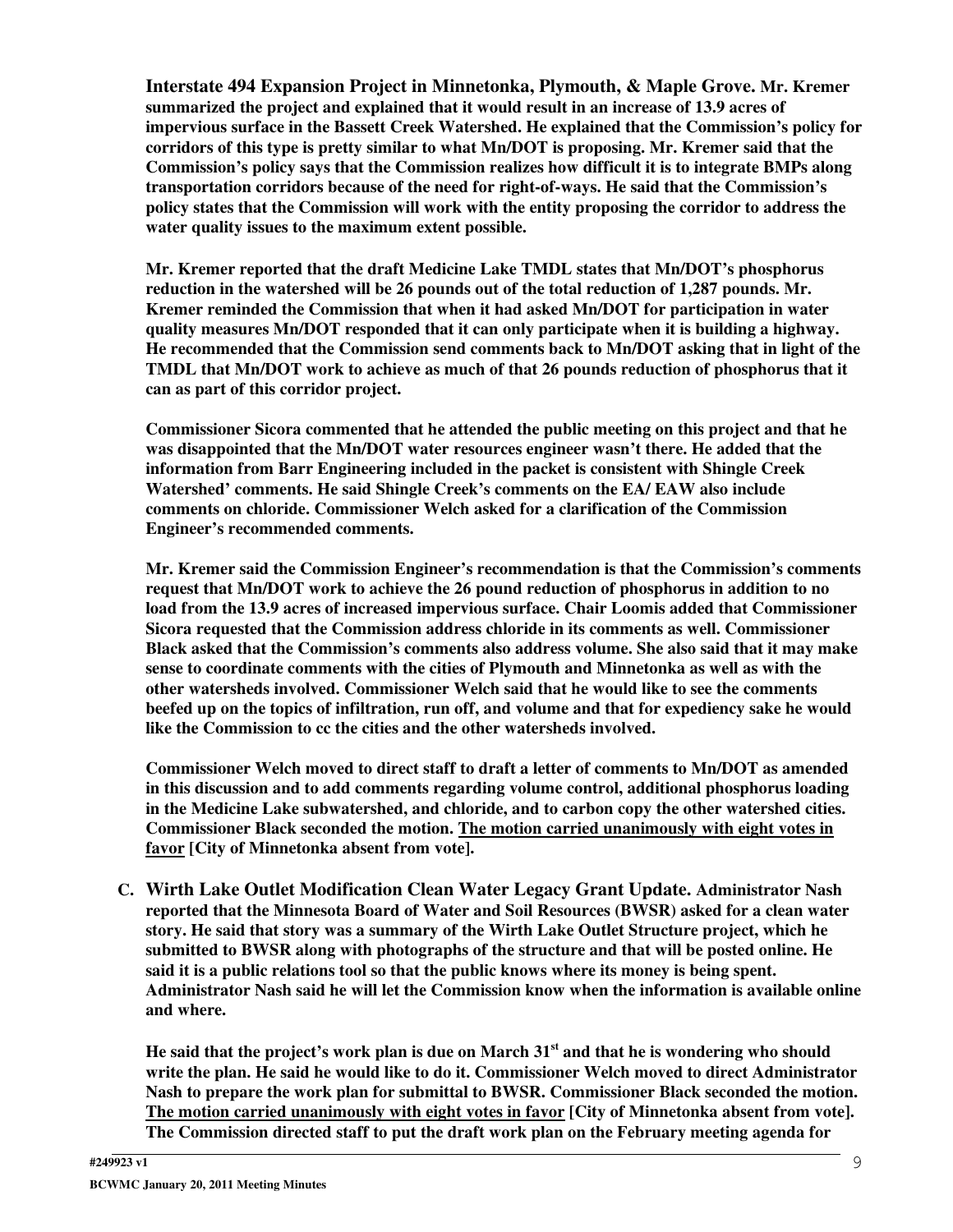**Commission review. Administrator Nash reported that he anticipates exceeding his \$3,000 budget for his January work. The Commission did not object.**

- **D. Next Generation Planning Process. Chair Loomis recommended postponing the discussion until the Commission's March or April meeting but added that if any commissioner has input he or she should forward that input on to Administrator Nash.**
- **E. Education Committee: BCWMC's Web Site. Commissioner Langsdorf stated that the Education Committee made recommendations for updates to the BCWMC's education portion of the Web site and has passed them onto Ms. Herbert to make the changes online. Commissioner Langsdorf said that the Committee recommends that if the Commission wants changes beyond the Education Committee's recommendations then the Commission should set up a Web site Committee. Chair Loomis noted that committee members don't need to be Committee members and perhaps the Commission could request public participation in a Web site task force. Commissioner Welch commented that he thinks that the Web site serves his needs and asked about what shortcomings others may see about the Web site. Commissioner Hoshal said he could put together a memo about it for the February meeting.**

# **7. Communications**

- **A. Chair:**
	- **i. Chair Loomis reported that Administrator Nash asked if the Commission should be e-mailed the TAC meeting agendas and she told him that it would be helpful for the entire Commission to receive the TAC agenda and meeting materials.**
	- **ii. Chair Loomis announced that next month's meeting is the organizational meeting and the Commission will select its officers. She asked Commissioners to consider whether they would be interested in volunteering for one of the officer roles.**
- **B. Administrator:**
	- **i. Administrator Nash announced that BWSR wants a Clean Water Grant Fund logo displayed on all of its grant projects so that taxpayers know where their money is being spent. He said that the cities of Plymouth and Golden Valley have been provided with the logo.**
	- **ii. Administrator Nash reported that the BCWMC's policy manual will be reviewed at the Administrative Services Committee meeting immediately following this Commission meeting.**
	- **iii. Administrator Nash said he will straighten out the date for the February TAC meeting.**
	- **iv. Administrator Nash said that Alternate Commissioner Dave Hanson has co-authored or will co-author an article with David Austin of CH2MHill on Whole Lake Aeration in the periodical "Land and Reservoir Management".**
	- **v. Administrator Nash stated that he has provided the Commission with the full River Watch report and that the Bassett Creek sites received a "C" grade.**
- **C. Commissioners:**
	- **i. Commissioner Welch reminded the Commission that it shouldn't copy e-mails across the Commission because of the Open Meeting Law.**
	- **ii. Commissioner Black discussed the Lost Lake Vegetative Management Plan and said that there are two places in the plan where the Commission may want to make comments. She said that**